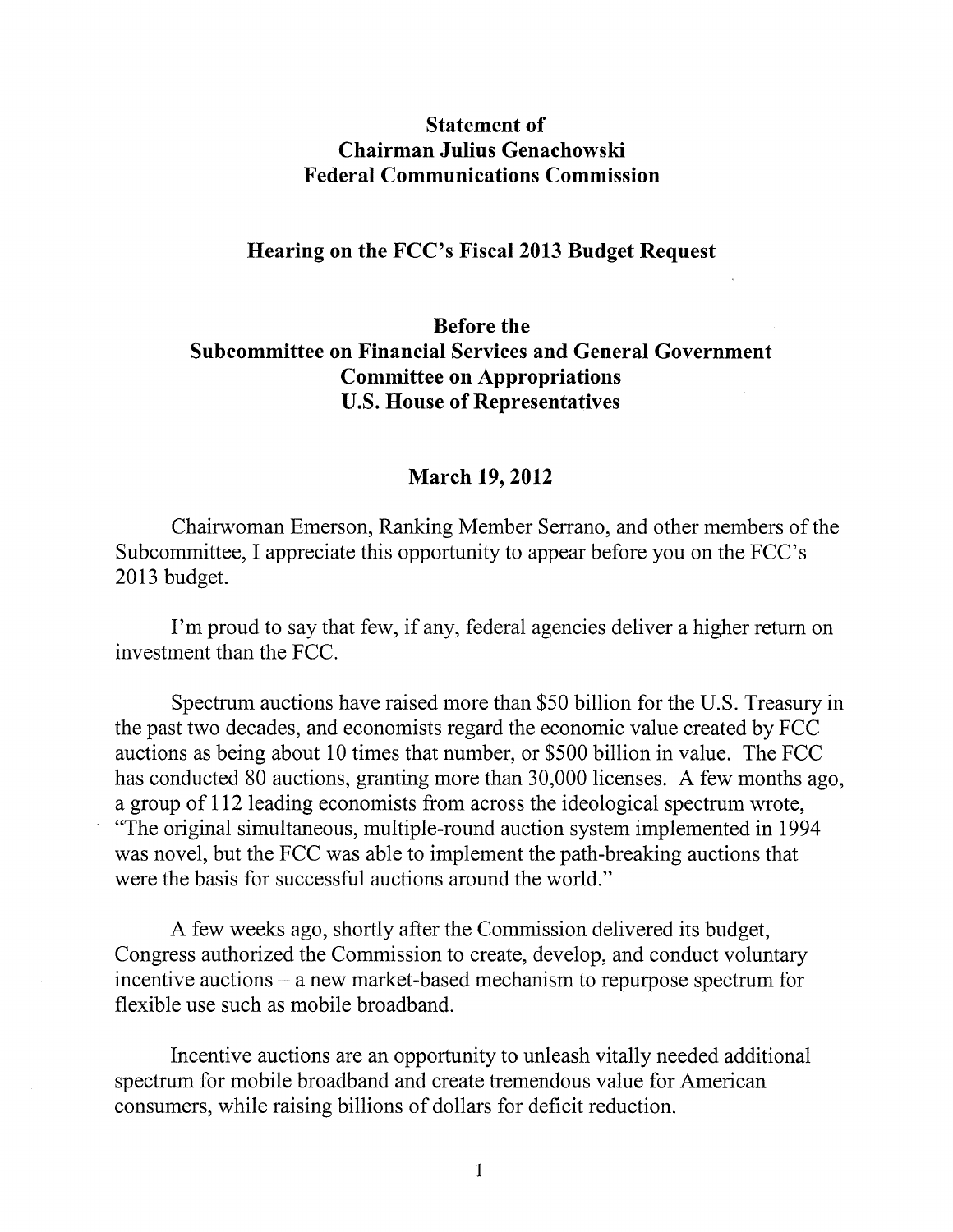At the FCC, we're focused on faithfully implementing the incentive auctions provisions adopted by Congress, and maximizing the opportunities of the new law for our economy and all Americans.

It's a privilege for the FCC to be entrusted with this responsibility, which of course will require a great deal of work and effort by the agency.

Incentive auctions are unprecedented. The U.S. will be the first country in the world to conduct them. It will be a multifaceted task affecting major parts of our economy, involving many challenging questions of economics and engineering.

FCC staff is analyzing the complex incentive auction law, which is well over 100 pages, assessing the challenges ahead, and developing a plan for implementation.

Incentive auctions are part of our overall agenda to unleash the opportunities of modem communications technology to benefit our economy and all Americans.

We have focused the agency on broadband communications – wired and wireless. In 2009, at the direction of Congress, we developed America's first National Broadband Plan, which identified key challenges and opportunities throughout the broadband ecosystem, and proposed solutions to ensure the U.S. leads the world in broadband infrastructure and innovation. In fact, one of those proposed solutions was incentive auctions.

Since the Plan's release, we have been working on its implementation. Together with my colleagues at the FCC, we have made tremendous progress in the past three years, taking many steps to unleash investment, innovation, and job creation. These include freeing spectrum for both licensed and unlicensed use, modernizing and reforming major programs like the Universal Service Fund, and removing barriers to broadband buildout.

And indeed, investment, job creation, and innovation are up across the broadband economy. These metrics are up both when looking at broadband applications and services, and when looking at broadband providers and networks.

In 2011, the U.S. information and communications technology sector grew three times faster than the overall economy. Broadband is helping create new jobs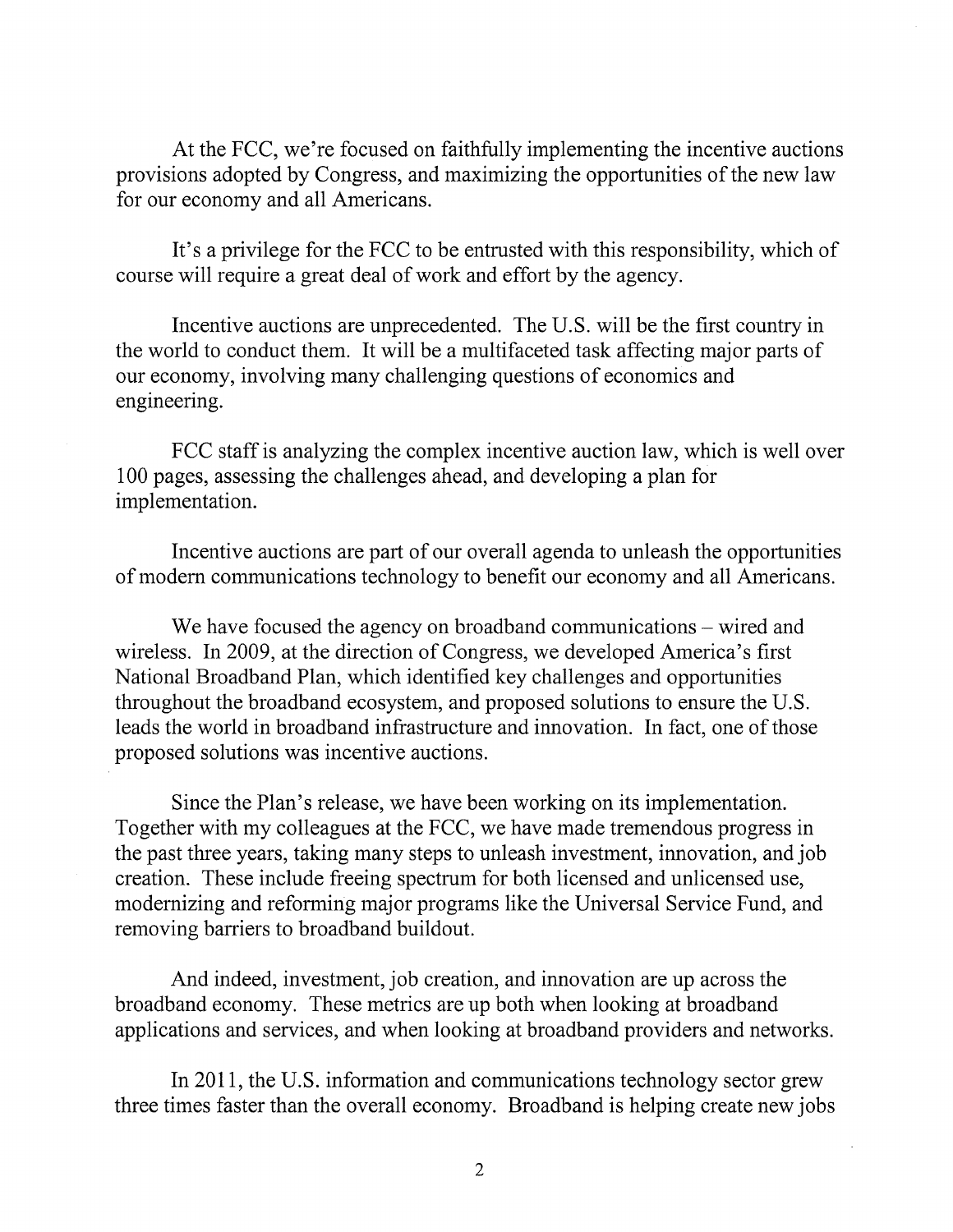all across the country - and not just for engineers (although it's vitally important that we lead the world in engineering talent), but also for salespeople, construction workers, and small business owners increasingly using the Internet to boost sales and lower costs.

The apps economy, which barely existed in early 2009, has already created almost 500,000 new jobs, according to expert estimates.

And similar reports estimate that over the past several years wireless innovation and investment are responsible for more than 1.5 million new jobs.

In the past three years, the U.S. has regained global leadership in mobile innovation. We are also now ahead of the world in deploying 4G mobile broadband at scale - with 64% of the world's 4G LTE subscribers here in the U.S. And these next-generation networks are projected to add \$151 billion in GDP growth over the next four years, creating an estimated 770,000 new American jobs.

In 2011, overall investment in network infrastructure was up 24 percent from 2010, with broadband providers investing tens of billions of dollars in wired and wireless networks.

Internet start-ups attracted \$7 billion in venture capital in 2011, almost double the 2009 level and the most investment since 2001.

In today's hyper-connected, flat world, the success of American companies, as well as global prosperity, depends on a dynamic and open global Internet. And so we are working to preserve the Internet as a free-market globally, and oppose international proposals that could stifle Internet innovation. Working with our colleagues in government and stakeholders outside government, we are seeking to head off barriers to the global expansion of cloud computing, and encouraging free flows of data worldwide.

And we are working to oppose proposals from some countries that could undermine the longstanding multi-stakeholder governance model that has enabled the Internet to flourish as an open platform for communication, innovation, and economic growth.

If adopted, these proposals would be destructive to the future of the Internet, including the mobile Internet, and the U.S. government has consistently and strongly opposed such proposals.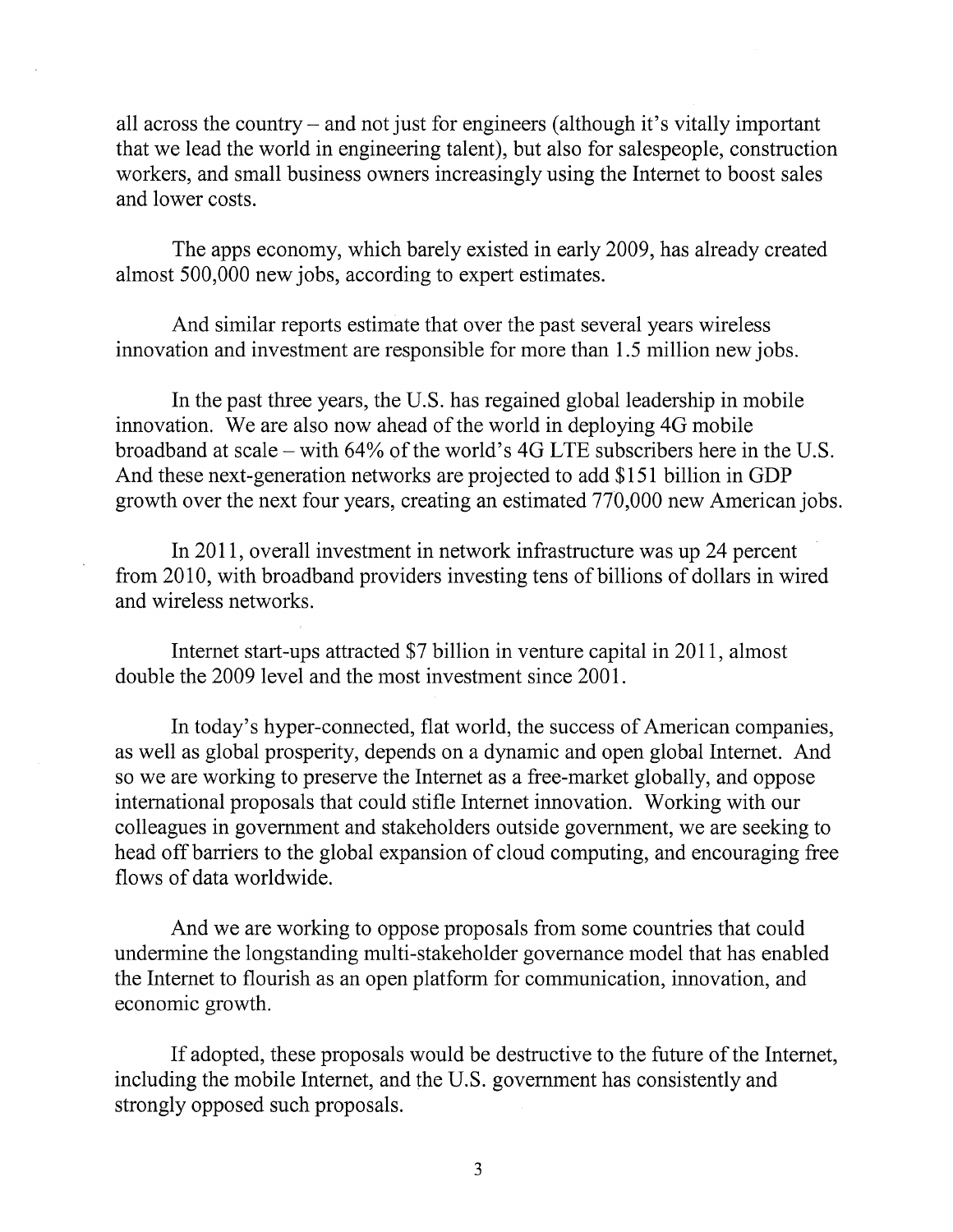This is why at the **OECD** last year, I worked with my colleagues in the U.S. government and in other countries to respond to significant threats to Internetdriven growth by adopting a broadly supported communiqué that emphasized the need for continued support of the multi-stakeholder model which has fostered innovation and opportunity worldwide.

The health of our broadband economy would be enhanced by closing broadband gaps, and so the FCC has focused on bringing universal service into the broadband era.

Today, millions of rural Americans live in areas with no broadband infrastructure. Our plan, adopted unanimously in October, to modernize the Universal Service Fund will spur wired and wireless broadband buildout to hundreds of thousands of rural homes in the near term, and puts us on the path to universal broadband by the end of the decade – while keeping the Fund on a budget. Together with my colleagues, we crafted a set of reforms that will drive efficiency, honor fiscal responsibility, and produce results for rural Americans.

In addition to the broadband deployment gap, we are making strides on the broadband adoption gap.

Nearly one-third of Americans – 100 million people – haven't adopted broadband. The Connect to Compete Initiative enlists government, nonprofit, and private sector leaders to tackle the barriers to adoption - one of several publicprivate initiatives driven by the Commission to promote solutions to major challenges.

The FCC's successful E-Rate program has already helped connect virtually every library and classroom in America, and in 2010 we adopted several important modernizations of the program, including removing barriers to wireless use, and removing barriers to schools opening their computer labs as hot spots for community Internet use when students aren't in school.

Public safety is a core mission of the FCC, and the agency is working to harness the power of communications to make our communities safer.

We are working with multiple stakeholders to advance next-generation 9-1-1. And we accelerated the launch of the Wireless Emergency Alerts system that

 $\hat{\boldsymbol{\gamma}}$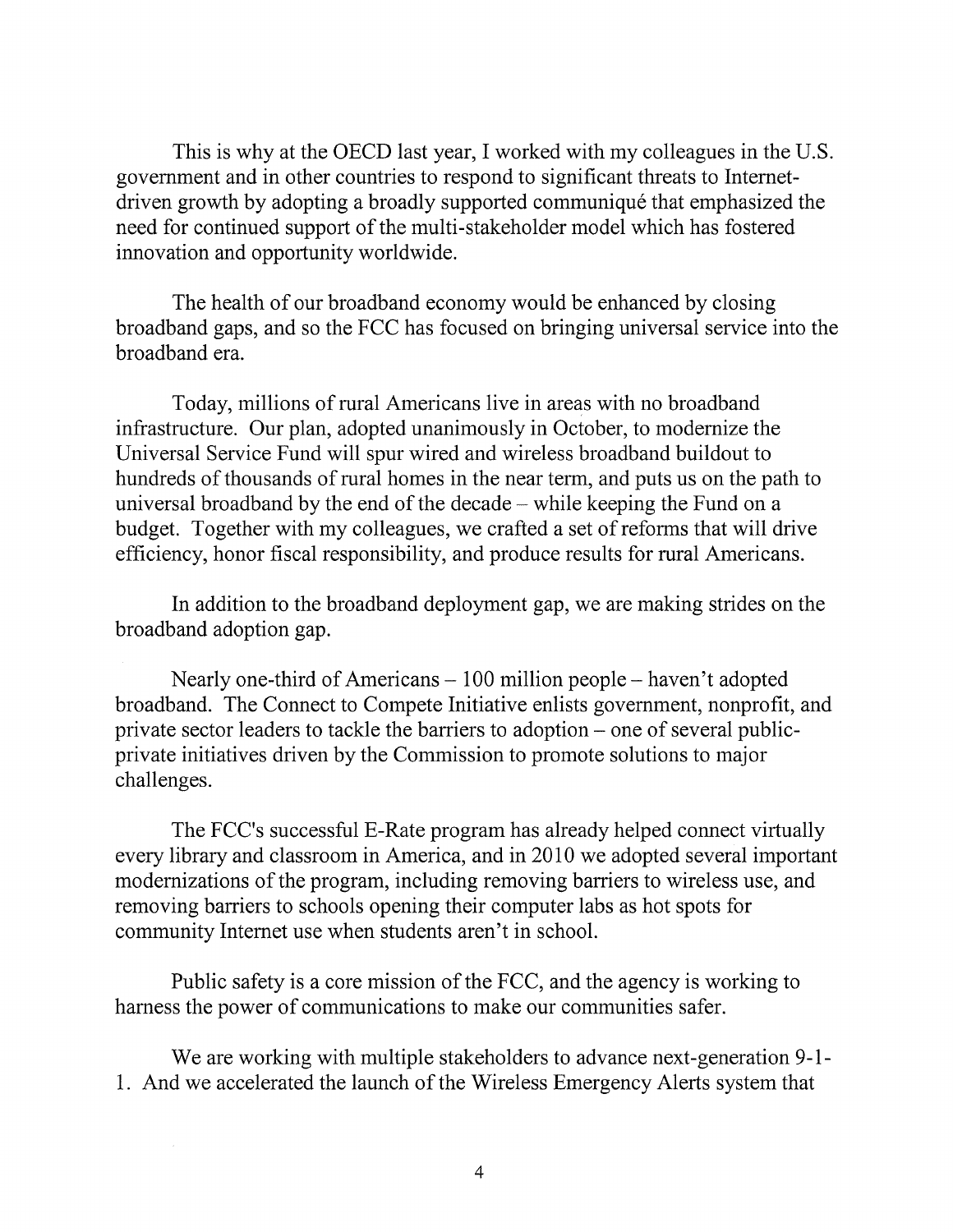allows local, state and federal authorities to send targeted alerts to mobile devices of people who are in the vicinity of an emergency.

The FCC also provides value by protecting and empowering consumers.

Working with wireless providers, we found a common-sense solution to bill shock, a problem that has cost millions of consumers tens, hundreds, and sometimes thousands of dollars in unexpected charges.

Working with government, private-sector, and nonprofit partners, we developed a Small Business Cyber Planner to help small businesses guard against cyber attacks, which are estimated to cost targeted small businesses an average of \$200,000 in damages.

Our work on cybersecurity continues. Based on the work of an FCC advisory committee made up of a range of private and public stakeholders, I recently called for several non-regulatory but substantial steps to address three important cybersecurity issues, and I'm hopeful that working with stakeholders we can make real progress on solutions that will promote greater security in our communications networks.

I want to highlight not only what the FCC has accomplished, but how we conduct our work. The FCC is committed to smart, responsible government, and we have taken significant steps to modernize our programs and ensure that they are efficient and fiscally responsible -- saving billions of dollars.

Our work to modernize USF and Intercarrier Compensation will not only spur broadband buildout, it also eliminates billions of dollars in hidden subsidies from consumers' phone bills.

Our work to reform the Lifeline program is expected to save up to \$2 billion over the next three years. Even before this order was adopted, we made changes that eliminated 270,000 duplicate subscriptions, saving \$35 million.

We reformed our Video Relay Service Program, which provides vital communications for people who are deaf or hard-of-hearing, saving \$250 million per year without reducing availability of service.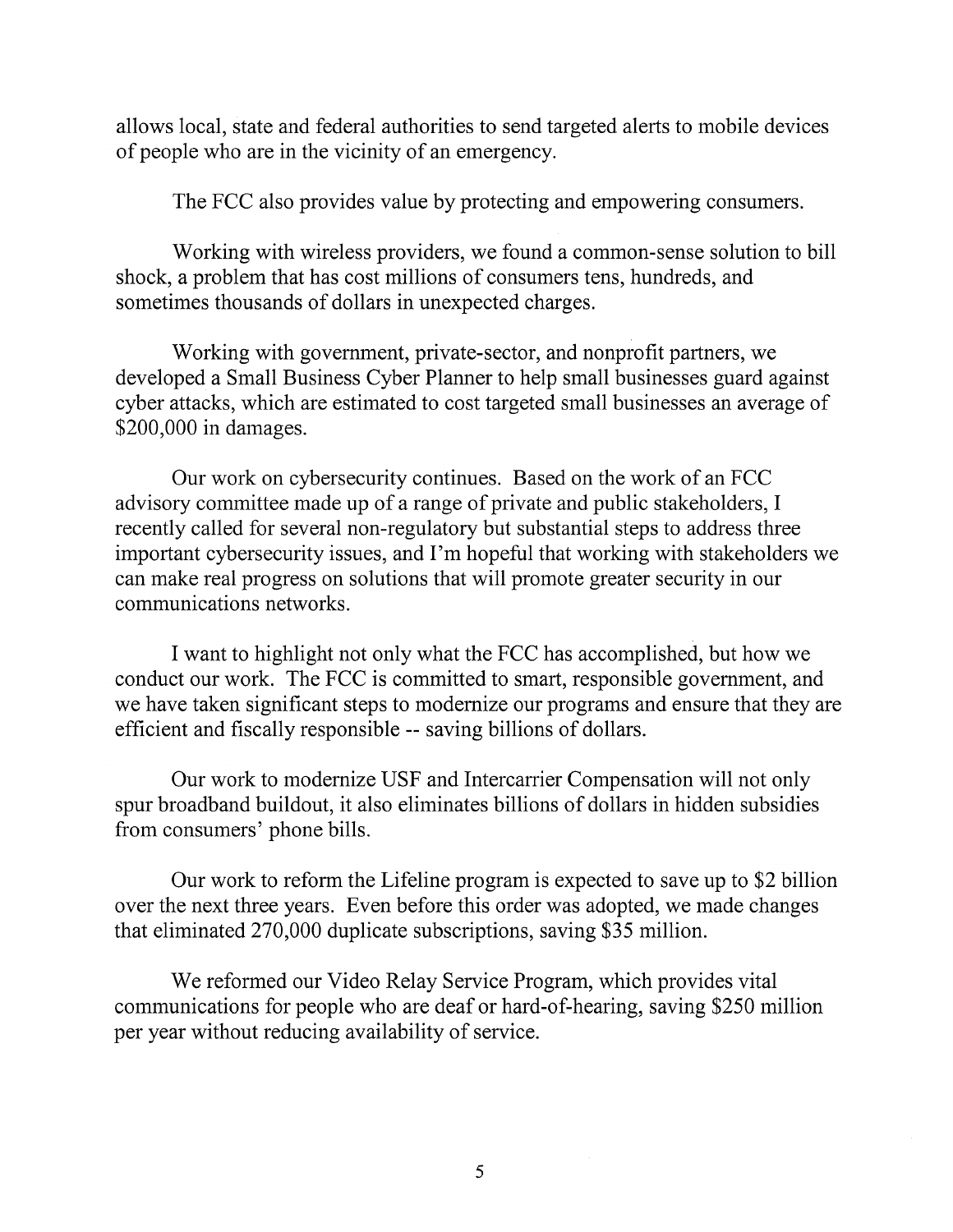In addition to our programmatic changes, we have also reviewed the agency's rules and processes - asking tough questions to make sure the agency is operating efficiently and effectively.

In connection with this review, we've already eliminated more than 200 outdated rules and five unnecessary data collections. We have identified two dozen more data collections for elimination.

We estimate that internal reforms like consolidated IT maintenance and new financial system have already saved the agency almost \$8 million.

And we've done everything I've listed and more with the lowest number of full-time employees in 10 years.

Maximizing the ability of 21st century communications technology to deliver value to the American people, and doing so in a smart and responsible way. That's the FCC's record the past three years, and that's our plan for the year and years ahead, as reflected in our fiscal 2013 requested budget.

To implement our responsibilities under Communications Act, the Commission's budget requests a two percent increase over the previous year level, from \$339,844,000 to \$346,782,000. This proposal is essentially flat adjusting for inflation.

As in previous years, this amount will be derived entirely from fee collections. These funds will ensure the successful operation of the Commission's core activities, including the strategic goals outlined in the Performance Plan submitted with the FCC's budget.

The requested amount is based on internal cost savings applied to essential ongoing projects, and necessary adjustments to our baseline.

The budget includes a few new initiatives – primarily technology investments designed to save money, and public safety investments aimed at saving lives.

The budget also provides a flat number of full-time employees, which represents the lowest number of FTEs in ten years, despite increasing workloads in many areas. Last year, a senior Apple executive wrote the FCC advocating for additional staffing for the FCC's Office of Engineering and Technology - OET.